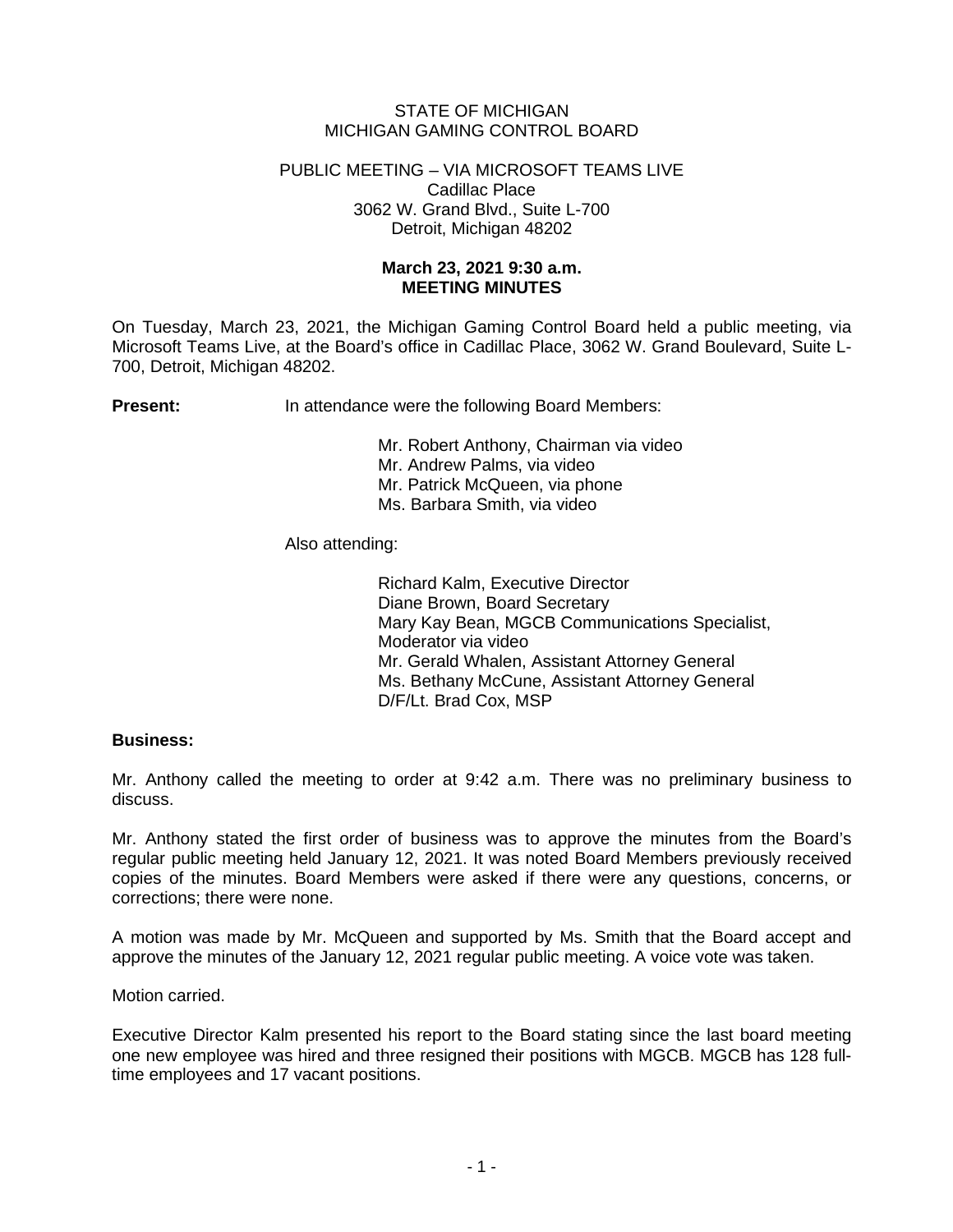Regarding the Board's budget, as of March 15, 2021, total expenditures were \$11,694,041 leaving an unexpended balance of \$25,593,998 in appropriated funding for fiscal year 2021, which includes funds for anticipated expenditures to the Attorney General's Office and the Michigan State Police.

Mr. Kalm explained the three Detroit commercial casinos continued to operate under the capacity limitations due to the Covid-19 pandemic.

For casino operations, in January 2021, the casinos reported \$90.84 million in monthly aggregate revenue. Table games and slots generated \$86.78 million in revenue while \$4.06 million was generated from retail sports betting.

Market shares for January were MGM 38%; MotorCity 38%; and Greektown 24%.

Table games and slot revenue and taxes for January 2021, Mr. Kalm reported the casinos' revenue for table games and slots for the month ending January 31, 2021 was down 27.7% when compared to the same month last year. Revenue was up 293% when compared to the previous month, December 2020. For year-to-date January 31, 2021, the aggregate revenue for the three Detroit casinos was down 27.7% compared to the same period last year.

Revenue for MGM was down 32% to \$34 million, MotorCity was down 20.7% to \$33.2 million, and Greektown was down 30.4% to \$19.6 million, when compared to January 2020.

For the month ending January 31, 2021, gaming taxes for the three Detroit casinos were \$7 million compared to \$9.7 million for the same period last year.

The three Detroit casinos reported paying the City of Detroit \$10.3 million in wagering taxes and development agreement payments during January 2021.

Regarding retail sports betting revenue and taxes Mr. Kalm stated retail sports betting qualified adjusted gross receipts for the month ending January 31, 2021 for MGM was \$863,439, MotorCity \$1,566,019, and Greektown \$1,633,659. Total handle reported by the three Detroit casinos was \$35,684,194.

For the month ending January 2021, retail sports betting taxes for the three Detroit casinos were \$153,586.

The three Detroit casinos reported paying the City of Detroit \$187,716 in retail sports betting taxes during January 2021.

For Fantasy Sports, Mr. Kalm reported for the month ending December 31, 2020, fantasy contest operators reported total adjusted revenues of \$1.9 million and paid taxes of \$158,726. It was noted that the fantasy sports figures lag a month behind.

For year-to-date December 31, 2020, the aggregate fantasy contest adjusted revenues reported by the fantasy contest operators totaled \$16.7 million and taxes paid totaled \$1.4 million.

For casino operations in February the three Detroit casinos reported \$86.38 million in monthly aggregate revenue while continuing to operate at limited capacity. Table games and slots generated \$86.46 million in revenue while (\$77,627) was generated from retail sports betting.

Market shares for February were MGM 40%; MotorCity 36%; and Greektown 24%.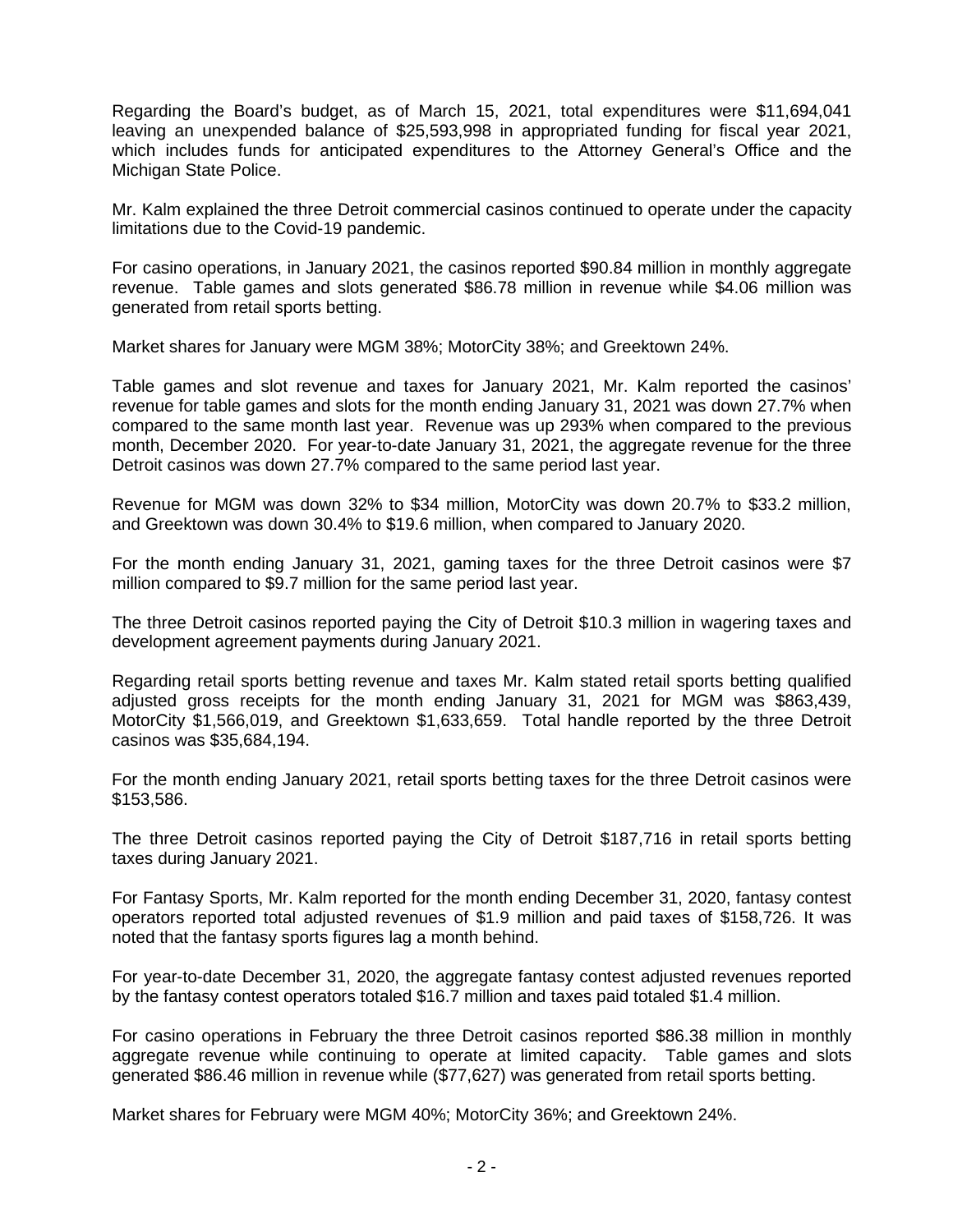The casinos' revenue for table games and slots for the month ending February 28, 2021, was down 29.0% when compared to the same month last year. Revenue was down .4% when compared to the previous month, January 2021. For year-to-date February 28, 2021, the aggregate revenue for the three Detroit casinos was down 28.3% compared to the same period last year.

Revenue for MGM was down 34.6% to \$34.43 million, MotorCity was down 22.9% to \$31.24 million, and Greektown was down 27.3% to \$20.79 million, when compared to February 2020.

For the month ending February 28, 2021, gaming taxes for the three Detroit casinos were \$7.0 million compared to \$9.9 million for the same period last year.

The three Detroit casinos reported paying the City of Detroit \$10.3 million in wagering taxes and development agreement payments during February 2021.

Retail sports betting qualified adjusted gross receipts for the month ending February 28, 2021, for MGM was (\$8,761), MotorCity (\$183,680), and Greektown \$114,814. Total handle reported by the three Detroit casinos was \$23,711,983.

For the month ending February 2021, retail sports betting taxes for the three Detroit casinos were \$4,340.

The three Detroit casinos reported paying the City of Detroit \$5,304 in retail sports betting taxes during February 2021.

For the year-to-date February 28, 2021, the aggregate retail sports betting qualified adjusted gross receipts for MGM was \$854,678, MotorCity was \$1,382,339, and Greektown was \$1,748,473.

For the year-to-date January 31, 2021, fantasy contest operators reported total adjusted revenues of \$2.2 million and paid taxes of \$186,699.

Regarding supplier licensing and vendor registration, Mr. Kalm advised the Board as of March 15, 2021, 686 active vendor exemptions were registered. As of March 15, 2021, 303 casino supplier companies were granted exemption from supplier licensing requirements.

Mr. Kalm reported a total of two active temporary nongaming-related and 12 active temporary gaming-related supplier licenses in effect. There are 89 annual supplier licenses in effect.

Regarding occupational licensing, Mr. Kalm advised that as of March 11, 2021, the Board's Employee Licensing section issued a total of 1,779 occupational licenses to MGM employees; 1,523 occupational licenses to MotorCity employees; and 993 occupational licenses to Greektown employees. In addition, 1,423 employees of various licensed casino suppliers have been granted occupational licenses. Currently, there are 44 temporary occupational licenses in effect.

Mr. Kalm advised the Board that since the January 12, 2021 public meeting, the required background investigations of 116 pending Level 1 and Level 2 occupational licenses have been completed. Prior to the March meeting, Mr. Kalm approved 471 occupational license renewal requests and 29 Level 3 applications on behalf of the Board.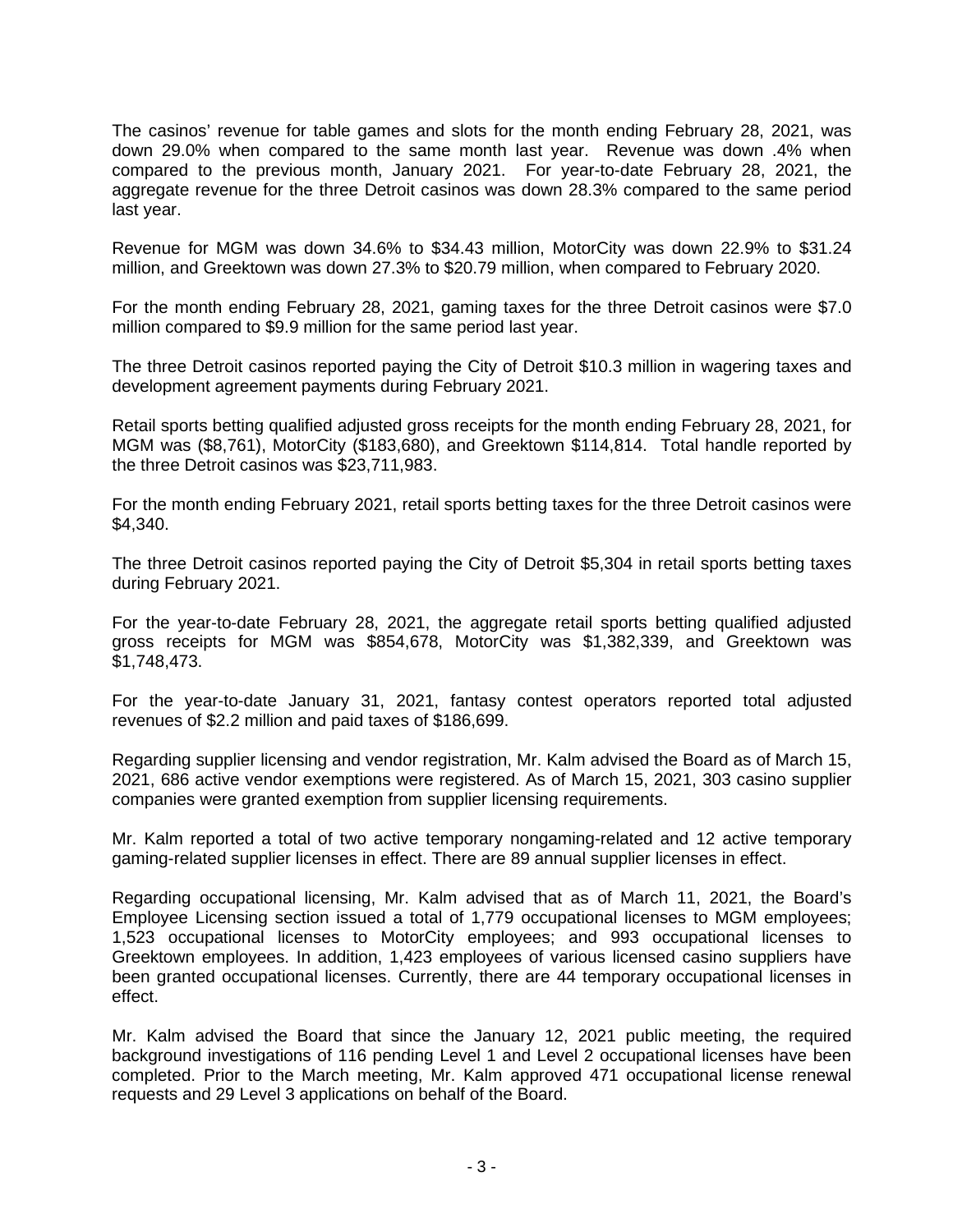Mr. Kalm then went on to explain the new law signed on October 16, 2020, regarding Disassociated Persons. Public Act 225 of 2020 signed by the Governor, allows Disassociated Persons to request removal from the lifetime ban after five years on the list. As of March 15, 2021, the Board has received 493 applications seeking removal. Of those, 385 requests have been approved and 16 requests were denied due to the applicants not being eligible or not responding to information requested from the board. The remaining requests are currently being reviewed.

Regarding internet gaming and sports betting: for suppliers, there are 55 unique entities having applied for either igaming or sports betting licenses (84 applications). For vendors, there are 248 unique entities having applied for either igaming or sports betting licenses (416 applications). As of March 15, 2021, 39 provisional licenses for internet gaming, and 34 provisional licenses for sports betting have been issued. Additionally, 174 vendors for sports betting have been registered and 132 vendors have been registered for internet gaming.

Revenue from the Lawful Sports Betting Act and Lawful Internet Gaming Act, total gross receipts and revenue since inception is \$132 million. Of that, \$109 million was from internet casino gaming and \$22.8 million from internet sports betting. Currently, there is \$18.5 million in state taxes and payments. Mr. Kalm clarified the term "payments" stating the Tribal casinos are not taxed, they require a payment and \$18.3 million was from internet gaming and \$253,935 from internet sports betting. City of Detroit taxes and fees (owed and received) totaled \$5.8 million. Of that, \$5.6 million was from internet gaming and \$154,325 from internet sports betting. Tribal operator's payments were \$1.77 million.

For Michigan State Police, Mr. Kalm referred the Board to their copy of his report. Due to the report containing propriety and investigation information Mr. Kalm did not disclose in the public forum.

Next, the Board considered for approval, the recommendation of the Executive Director and the Casino Operations Division's Employee Licensing staff regarding the 116 Level 1 and Level 2 occupational license applications.

There being no questions from Board Members, it was moved by MsSmith and supported by Mr. Palms that the Board enter an Order accepting and adopting the recommendations. A roll call vote was taken.

### Motion carried.

The next item was the consideration of the Licensing, Investigations, & Audit Division's recommendations regarding the pending supplier license applications of Betfair Interactive US LLC d/b/a FanDuel Sportsbook; Continent 8, LLC d/b/a Continent 8; Don Best Sports Corporation; NYX Digital Gaming (USA); Penn Sports Interactive, LLC; Sportradar Solutions LLC; Sports Information Services Limited d/b/a Kambi; and Stadium Technology Group, LLC.

Mr. McQueen expressed concern with Betfair Interactive US LLC's finances therefore, the item was tabled until the June meeting. There being no other questions, a motion was made by Mr. Palms and supported by Mr. McQueen to approve the remaining requests. A voice vote was taken.

Motion carried.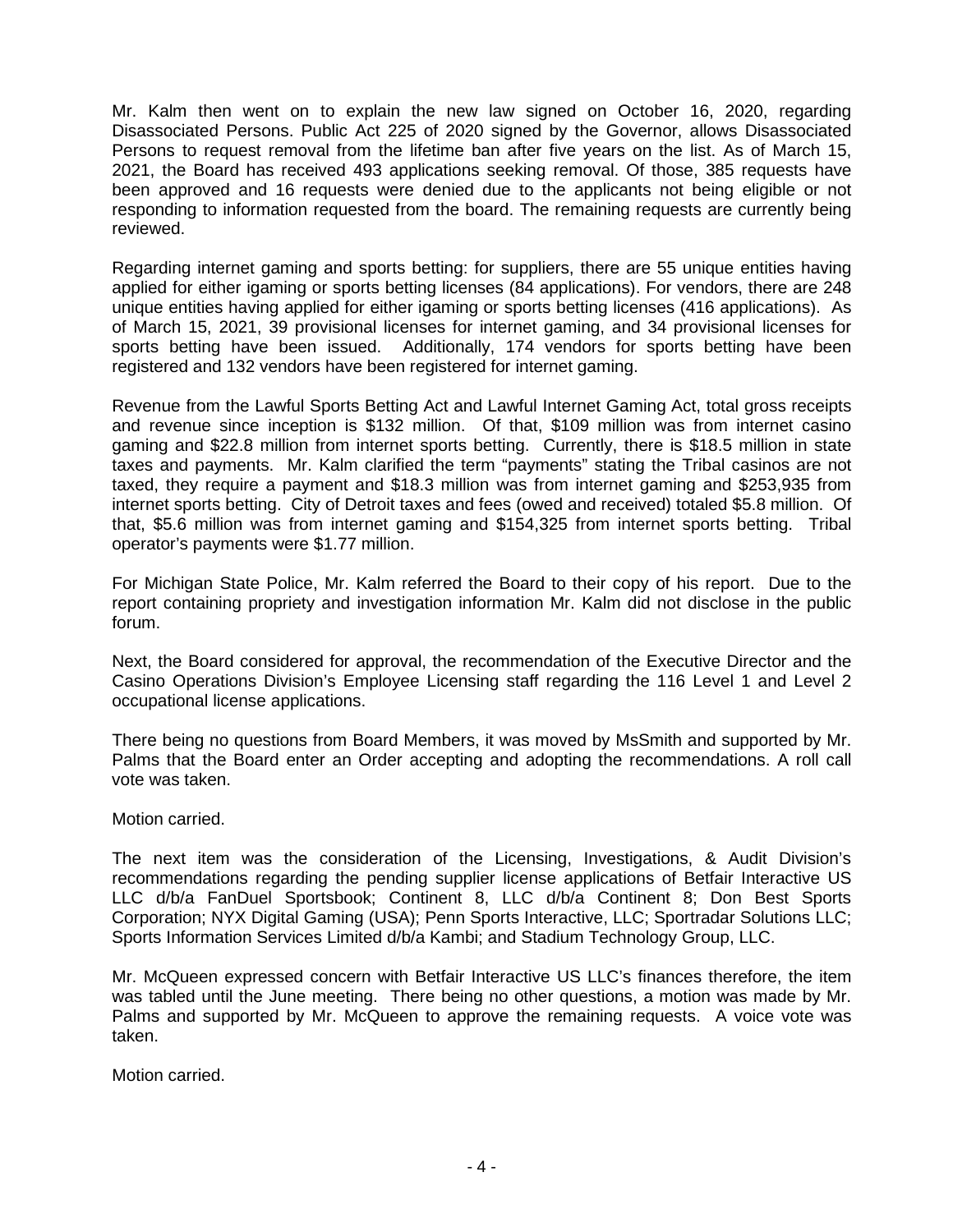Next agenda item was consideration of the Licensing, Investigations, & Audit Division's recommendations regarding the pending supplier license renewal requests of Allied-Eagle Supply Company, LLC d/b/a Allied Office Specialists; Atlas Wholesale Food Company; Cadillac Coffee Company; Colasanti Construction Services, Inc.; Creative Breakthroughs, Inc.; Curtis Glass Company; Data Financial, Incorporated; Eagle Star, Inc. d/b/a Eagle Star Equipment; General Linen Supply Company d/b/a General Linen and Uniform Service; International Precast Solutions, Inc.; Masque Publishing Inc.; MIG East LLC; Motor City Electric Co.; Renaissance Man Food Services, LLC; SMS Staffing Solutions, Inc.; and The Printer, Inc.

There being no questions from Board Members, Ms. Smith supported the motion put forth by Mr. McQueen that the Board enter Orders finding the suppliers and their qualifiers eligible and suitable for license renewal and, accordingly, grant the requests for a one-year period. A roll call vote was taken.

### Motion carried.

Next on the agenda for the Board's consideration was the Licensing, Investigations & Audit Division's recommendation regarding the suitability of New Key Person of SG Gaming, Inc. d/b/a Scientific Games, Matthew Richard Wilson. There being no questions from Board Members, a motion was made by Ms. Smith and supported by Mr. Palms, that the Board grant the request. A voice vote was taken.

# Motion carried.

The Board then considered the recommendation regarding the suitability of New Key Person of Detroit Entertainment, LLC d/b/a MotorCity Casino, John Anthony Policicchio, Jr. There were no questions from Board Members. Mr. Palms made the motion for approval which was supported by Mr. McQueen. A voice vote was taken.

### Motion carried.

Next for Board consideration was the Casino Operations Division's recommendation regarding the Acknowledgement of Violation of casino licensee Greektown Casino, LLC. Assistant Attorney General Bethany McCune explained the violation was in relation to solicitation of a disassociated person. There were no questions from Board Members. Greektown Casino did not address the Board. Mr. McQueen made the motion which was supported by Ms. Smith that the Board approve the recommendation. A roll call vote was taken.

### Motion carried.

The Board next considered the Casino Operations Division's recommendation regarding the Acknowledgment of Violation of occupational licensee Atheer Salmo. Assistant Attorney General Bethany McCune summarized the facts of the Violation. Neither Mr. Salmo, nor his representative, addressed the Board. There were no questions from Board Members. Ms. Smith put forth the motion for approval which was supported by Mr. Palms. A roll call vote was taken.

### Motion carried.

Mr. Anthony then announced the Board's next regular public meeting would be held Tuesday, June 8, 2021, at 9:30 a.m.